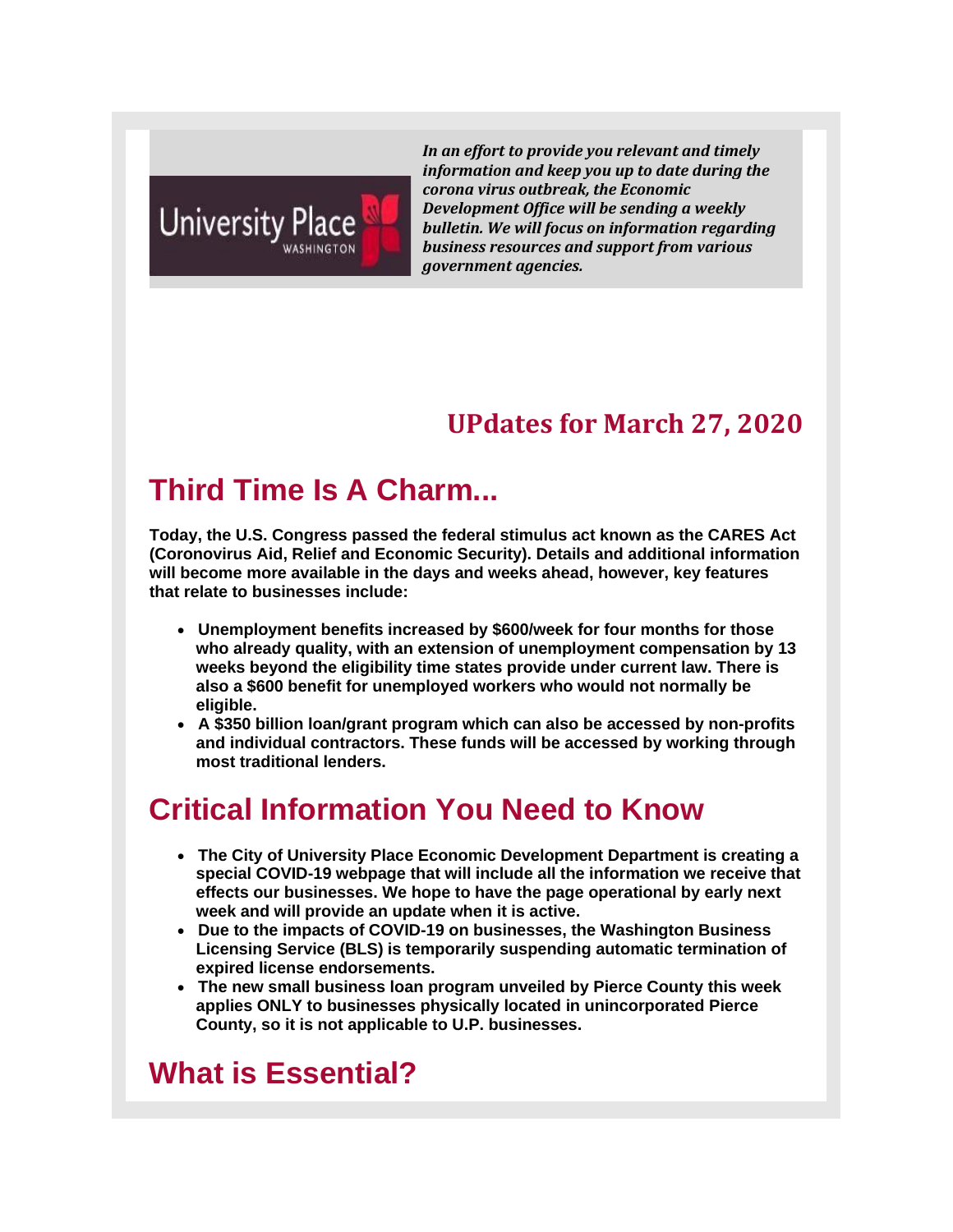- **Governor Jay Inslee has issued official [guidance](https://nam12.safelinks.protection.outlook.com/?url=http%3A%2F%2Fr20.rs6.net%2Ftn.jsp%3Ff%3D0010ezdGQGKlRVxBNIhNz5R3wDTSrgIsGwbgfF0Jjeb90_24yKDkZbooCxJNmrvb2xvTXArNelQpUTw4pAZK3h-fU3ktbkjv70p9zhz0aBb9e_f8HwE3KTOwrgFqtQxsMrUSTSY4LIyRx17J-cIjFqtSzJ7nltg8dKmz3nbtQpqaaIR4Xnds7EySyupIgcMJdYGzq_3rCnhmkQWch9SsudWMd4WwnDgjmewsk-j-4v4rTs%3D%26c%3DVLYh1Pnuh8u8WfLMCULh_TqKJJ9t5oNod1E074fQZ69EqFiRLLCKFw%3D%3D%26ch%3D3-OUvoji61kDom6Yl6orhwD5LXZ21gNlE47q6rFwOiKIrJGTzxVBFg%3D%3D&data=01%7C01%7Cmcraig%40cityofup.com%7C6ceff7cde22042cc21c008d7d293f618%7C964f2256ad7d4cd99f27e9cb8052aa15%7C0&sdata=QFXuJen2pLbtFb1PnyK1keBgKUymgqO18229eX%2BsLUg%3D&reserved=0) that "construction is not considered an essential activity" in the Stay-at-Home Order he announced on Monday. As a result, all construction – residential and commercial – must shut down during the two weeks in which the order is in place.**
- **Visit [here](https://nam12.safelinks.protection.outlook.com/?url=https%3A%2F%2Fapp.smartsheet.com%2Fb%2Fform%2Fd4c155fa930f4b848f95774d610c9708&data=01%7C01%7Cmcraig%40cityofup.com%7C6ceff7cde22042cc21c008d7d293f618%7C964f2256ad7d4cd99f27e9cb8052aa15%7C0&sdata=MGSVUrod8n9pwAb9RP29sYdsAqwLYDe2cR02%2BnNlSLY%3D&reserved=0) to request clarification regarding whether your business is classified as "essential" or to request inclusion in the "essential business" category.**

## **Water, Water, Everywhere!**

• **Tacoma Public Utilities reminds all customers that there is no threat to the water supply and that payment extensions can be requested, with no penalties. Contact [TPU](https://nam12.safelinks.protection.outlook.com/?url=https%3A%2F%2Fwww.mytpu.org%2F&data=01%7C01%7Cmcraig%40cityofup.com%7C6ceff7cde22042cc21c008d7d293f618%7C964f2256ad7d4cd99f27e9cb8052aa15%7C0&sdata=SfeTEIXbook9TfpRKhxFUk9G4QMOogSmzjA%2F7shZxLQ%3D&reserved=0) for all the details.**

*Out of concern for your health and the health of our staff, the City of University Place is conducting business on-line, over the telephone 253.566.5656 or by appointment only. Currently, we plan on operating in this manner through the month of March. Please keep checking our website at [www.CityofUP.com](https://nam12.safelinks.protection.outlook.com/?url=http%3A%2F%2Fwww.cityofup.com%2F&data=01%7C01%7Cmcraig%40cityofup.com%7C6ceff7cde22042cc21c008d7d293f618%7C964f2256ad7d4cd99f27e9cb8052aa15%7C0&sdata=9vo0QF3WIVgpu6zozZ%2BFqrkWyjFYHGP%2FWArApN8gMF4%3D&reserved=0) for up to date information.*

**City of University Place Economic Development Department**

**3609 Market Place West, Suite 200 University Place WA 98466 253.566.5656**